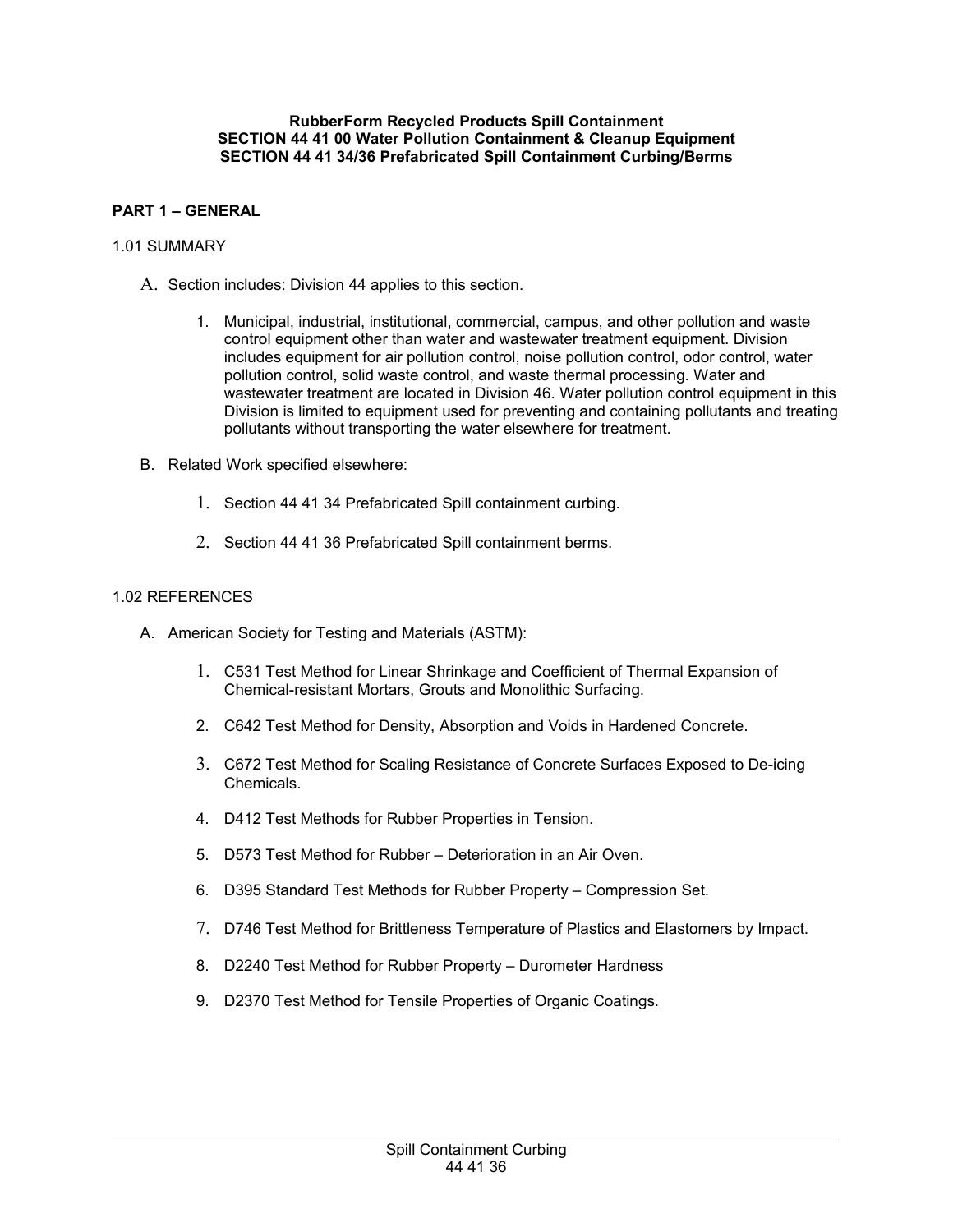# B. MasterFormat 2007

44 31 13, Spill Cleanup, includes spill cleanup kits, spill cleanup absorbents and sorbents, and spill dispersants See: 01 56 16 for temporary barriers used during construction See: 01 57 00 for temporary erosion and sediment control during construction See: 03 00 00 for concrete used in concrete containment structures See: 13 34 00 for fabricated, corrosionresistant structures for hazardous materials containment See: 31 24 00 for earthen berms and embankments See: 31 25 00 for erosion and sediment controls See: 33 30 00 for in-water containment booms and structures for wastewater overflow control, including combined sewer overflow controls See: 35 41 13 for landside levees and earthen berms along waterways See: 46 00 00 for water and wastewater treatment equipment. See: 46 25 00 for oil-water and oil-grease separation equipment used in water and wastewater treatment

## 1.03 SUBMITTALS

- A. Product Data: Submit for all products proposed for use, describing physical characteristics, sizes, patterns and method of installation.
- B. Shop Drawings: Submit dimensioned location plan and attachment details.
- C. Test Reports: Provide certified test reports, prepared by an independent testing laboratory, showing conformance to specified quality standards. Test results shall represent average results for production goods and shall be not over two (2) years old.
- D. Closeout Submittals:
	- 1. Maintenance Data: Submit manufacturer's recommended cleaning and maintenance data as specified in Section 01700. Include maintenance procedures, recommended maintenance materials and suggested schedule for cleaning.

## 1.04 SUBSTITUTIONS

- A. Concrete poured berm with rebar for reinforcement.
- B. Proposed substitutions to be considered shall be manufactured of equivalent materials that meet or exceed specified requirements of this Section.
- C. Proposed substitutions shall be identified not less than ten (10) days prior to bid date.

## 1.05 QUALITY ASSURANCE

- A. Qualifications:
	- 1. Installer: Company with a minimum of two (2) years documented experience in the installation of similar type berms, recycled rubber systems and approved by the purchaser.

# 1.06 DELIVERY, STORAGE AND HANDLING

A. Deliver materials to the installation site in the manufacturer's original packaging.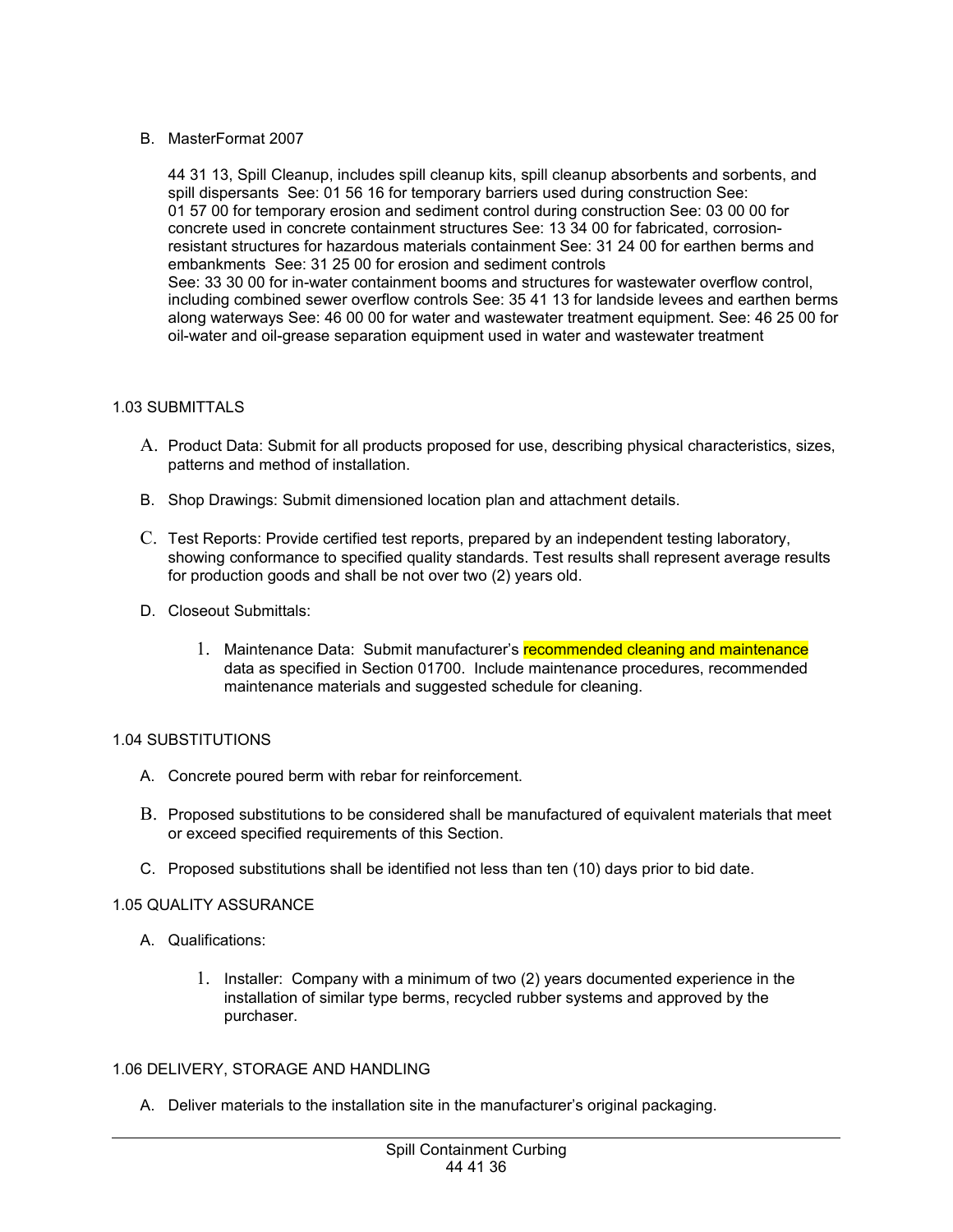1. Packaging shall contain manufacturer's name, product color, identification number and other related information.

# **PART 2 – PRODUCTS**

# 2.01 ACCEPTABLE MANUFACTURER

A. RubberForm Recycled Products, LLC.

# 2.02 MATERIALS

- A. Rubber composite material: 100 percent recycled rubber with polyurethane prepolymer binder, compression molded; resistant to UV, moisture and oil; complying with the following:
	- 1. ASTM C642 Minimum density of 0.6 oz/cubic inch minimum.
	- 2. ASTM D2240 Minimum Durometer hardness of 64
	- 3. ASTM D412 Minimum 210 psi tensile strength of primary structural components.
	- 4. ASTM D395 Minimum compression deformation of 10 percent at 70 psi and 68 degrees F.
	- 5. ASTM D746 Low temperature brittleness of -40 degrees F..
	- 6. ASTM Chemical resistance
- B. Adhesive Sealant Caulk: RubberForm Recycled Products recommended polyurethane sealant and caulk is solvent free adhesive, non-toxic, nonflammable, waterproof; complying with the following:
	- 1. Viscosity: 800,000+ CPS Brookfield RVF, TF spindle,4RPM, 73F.
	- 2. Solids: 100%
	- 3. Color : Black
	- 4. Working or Open Time: Up to one hour.
	- 5. Adhesive GreenSpec listed product
	- 6. Flash Point: 250 degrees F.
	- 7. Freeze-Thaw Stability: Does not freeze.
	- 8. Storage Stability: One year.
	- 9. Shrinkage: None.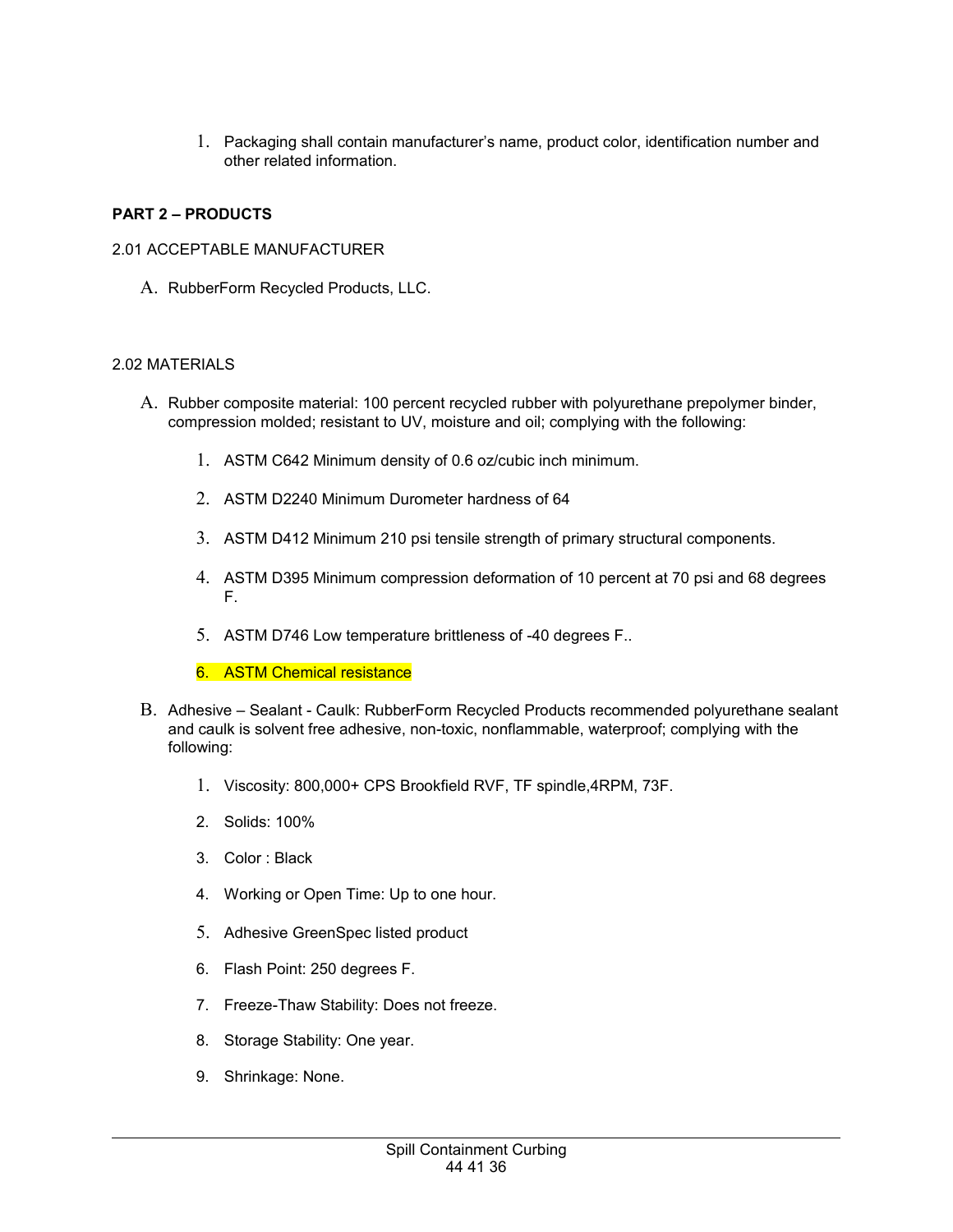- 10. Maximum VOC: Less than 20 grams/liter
- 11. Supplied in 10.3 oz. tubes.
- C. Type Adhesive/Sealant/Caulk Silkaflex 1A black
- D. Type Adhesive/Sealant/Caulk ChemLink M1
- E. Type Adhesive/Sealant/Caulk ASI 57 Modified Urethane Adhesive/Sealant

### 2.03 MANUFACTURED UNITS

- A. RubberForm Recycled Products, spill containment berm is manufactured from 100 percent recycled rubber (crumb), ground and blended with polyurethane. Made in the USA.
- B. Listed in the EPA Environmentally Preferred Products.
- C. RubberForm products are GreenSpec listed for potential credits in projects seeking LEED certification.
	- 1. Resistant to warping, cracking, chipping and rotting.
	- 2. Flexible and capable of conforming to irregularities in surface.
	- 3. 5 holes for installation stability
	- 4. Finish: Black body .
	- 5. Size: 4-¼ inch X 6 inch by 65 inches long. Total weight: 55 pounds Can be cut to various sizes – mitered corners – 90 and 45 degree cuts. Cuts with special blade.

## **PART 3 – EXECUTION**

#### 3.01 EXAMINATION

- A. Verify that substrates are smooth and flat and ready to receive the Work.
- B. Verify that floor and ambient air temperature are within temperature range recommended for proper curing of adhesive. Do not install with adhesive when floor is wet.

### 3.02 PREPARATION

- A. Clean floor thoroughly and remove debris, oil build-up, dust from surface and surrounding area.
- B. Wash floor with detergent, degreaser, water and allow drying.
- 3.03 Spill containment berm INSTALLATION
	- A. Installation on concrete surface: Attach spill berms with lag bolts, shields and washer. Drill  $\frac{1}{2}$ inch diameter holes through indicated marks on berm, penetrating berm to reach substrate